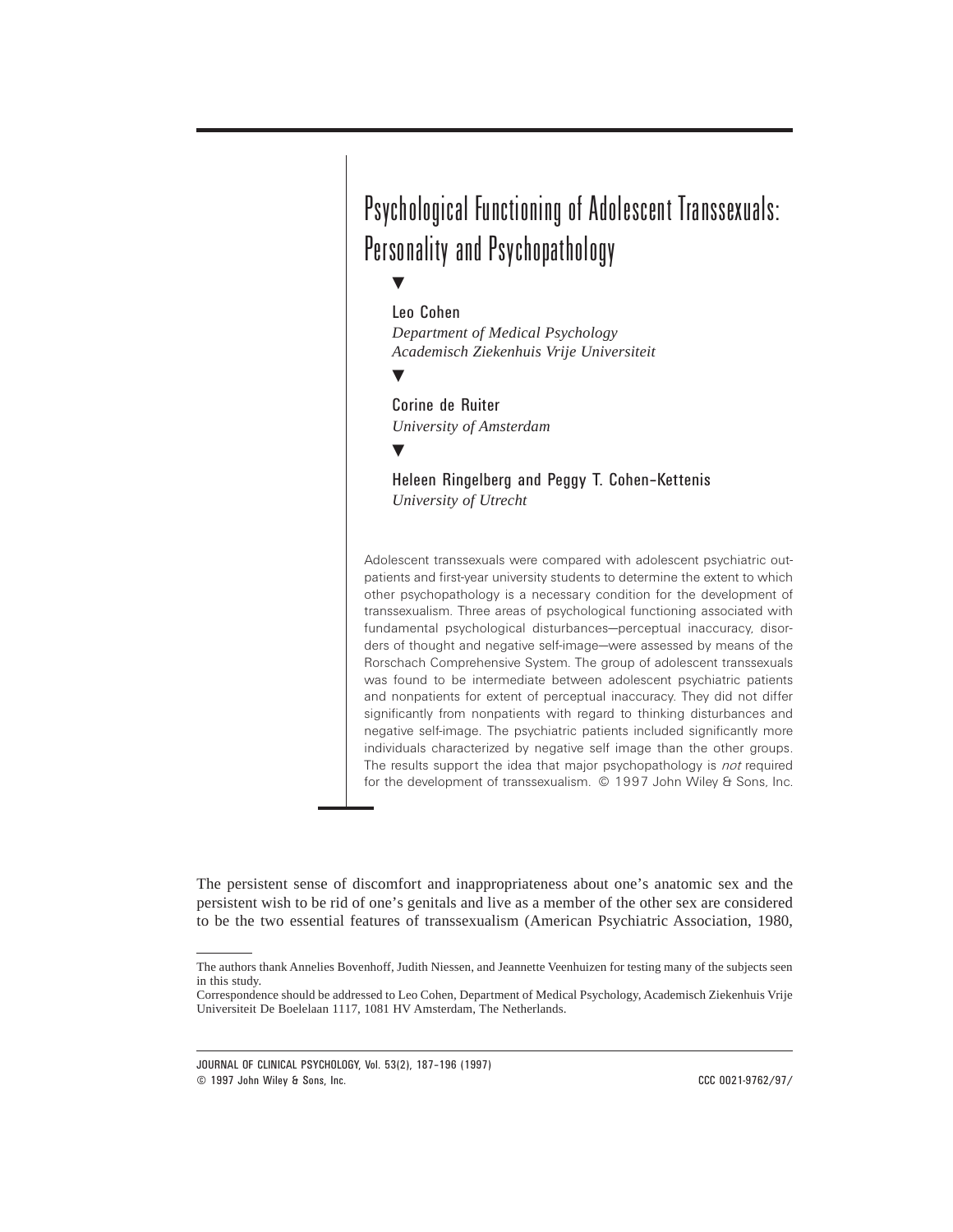p. 261). There are two general theoretical positions regarding the psychological functioning of transsexuals. On the one hand, transsexualism is seen as emerging from (other) underlying psychiatric disturbances. According to this idea, transsexuals are confused, disorganized, schizoid, and/or self-destructive individuals (e.g., Beatrice, 1985; Meerlo, 1967; Meyer, 1974, 1982; Person & Ovesey, 1974a, 1974b; Springer, 1981). On the other hand, transsexualism is seen as a phenomenon that can develop independently of (other) psychopathology (Fleming, Jones, & Simons, 1982; Mate–Cole, Freschie & Robin, 1988; Pauly, 1981). Other psychopathology may be secondary, arising as a reaction to the stress associated with accommodating to a cross gender identity (CGI).

The two theoretical positions are associated with two different outlooks on treatment. Those who favor the psychopathological standpoint generally disapprove of sex reassignment surgery (SRS). They maintain that SRS leaves the underlying psychopathological condition untreated and is therefore ultimately not beneficial. Those, however, who favor the nonpsychopathology position believe that SRS is a legitimate treatment for transsexuals.

Lothstein (1984) reviewed 41 studies (total number of subjects  $= 699$ ) published between 1953 and 1983 involving the psychological testing of transsexuals. Four conclusions emerged from Lothstein's review:

- **1.** With regard to female-to-male (FM) transsexuals, five studies showed that FM transsexuals were not characterized by significant psychopathology nor by disturbed reality testing. There were, however, reports on psychopathology in FM transsexuals from three  $n = 1$  studies.
- **2.** The findings for MF transsexuals from the reviewed studies were more consistent. MF transsexuals showed lower stability and more psychological disturbance than FMs.
- **3.** There was evidence that psychological stability increased in MF transsexuals after the SRS procedure had been initiated.
- **4.** Lothstein suggests that the overall pattern of results from the studies he reviewed pointed to the presence of borderline pathology in transsexualism. For Lothstein borderline pathology refers to pathology distinguished by the presence of a diffuse identity, primitive defenses, an intact reality testing that only becomes impaired in unstructured situations (see Kernberg, 1975).

Lothstein's (1984) suggestion has motivated other researchers to investigate borderline characteristics in transsexuals. For example, Murray (1985) found that transsexuals were more similar to borderlines than to nonpatients in that they showed impaired reality testing, more thought disorders, higher levels of aggression, and more restricted object relations. Other investigators have also described and/or explained transsexualism in terms of borderline characteristics (e.g., Kavanaugh & Volkan, 1978; Meyer, 1982). The idea appears to be that the borderline personality structure is basic to cross-gender identity.

Fleming and Feinbloom (1984), however, have offered an interpretation of some of the findings in keeping with the view that the development of transsexuality is not necessarily rooted in psychopathology. They regard the so-called borderline characteristics of exorbitance and doubts in transsexuals as "part of the conflicts associated with the manifestation of a new physical, social and psychological identity" (p. 747).

To date we know of no empirical studies on the psychological functioning of adolescent transsexuals. Data from adolescent transsexuals can be helpful in clarifying the role of psychopathology in transsexualism. If one assumes that the development of transsexualism requires the presence of (other) psychopathology, degrees and rates of psychopathology in adolescent transsexuals should be comparable to those in adult transsexuals. On the other hand, if trans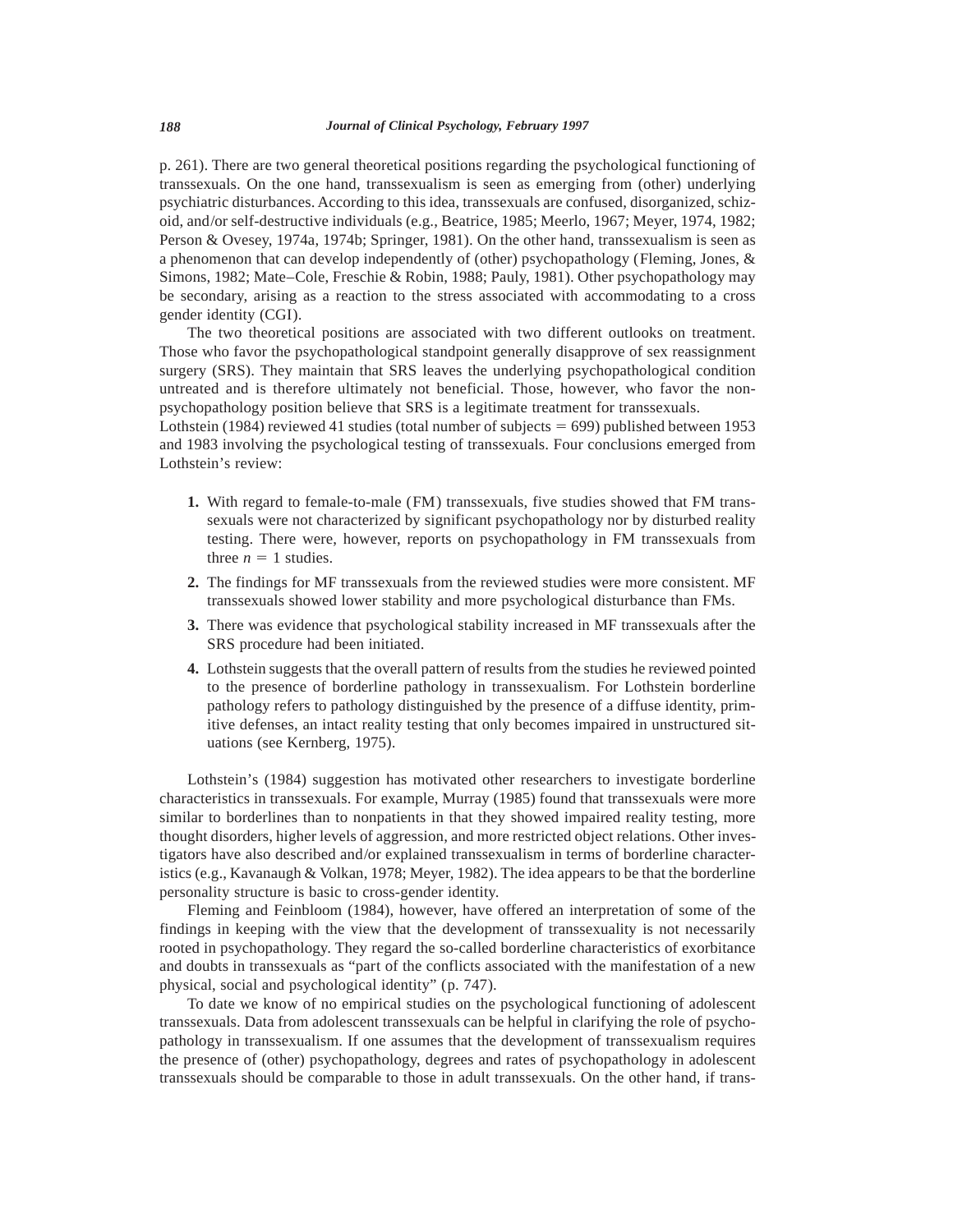sexualism is not contingent upon psychopathology but sometimes develops in transsexuals as a consequence of having to live with CGI, one could expect young transsexuals to function psychologically more adequately than adult transsexuals (excepting those who have already received SRS). This reasoning is based on the assumption that adolescent transsexuals have suffered less from secondary social and emotional problems than older transsexuals. The principal source of psychopathology in transsexuals is posited to be the persistent stigmatization and lack of understanding encountered by the transsexual in his/her environment.

A number of the studies on personality and psychopathology in relation to transsexualism (e.g., Bash, 1983; Fleming, Jones, & Simons, 1982; Murray, 1985) have made use of the Rorschach test (Rorschach, 1921). Tuber and Coates (1982) have studied Rorschachs of children with gender identity disorder. Most of these children are not expected to develop into transsexuals, however (e.g., Green, 1987). To date we know of only two published studies (Murray, 1985; Fleming, Jones, & Simons, 1982) that have employed (elements of ) the *Comprehensive System* (CS) developed for the Rorschach by Exner and his colleagues (Exner, 1990, 1991, 1993; Exner & Weiner, 1982). At the core of the CS is a system for coding responses. The codes have high inter-rater reliabilities (Exner, 1993). Many validity studies have been carried out and provide the basis for the interpretive accuracy of Rorschach CS variables (Exner, 1993).

In the earlier referred to study by Murray (1985) a sample of 25 MF transsexuals was found to be more similar to a sample of 25 male borderlines according to Kernberg's (1975) criteria than to a sample of 18 male nonpatients. Murray (1985) reports that, compared to normals, gender dysphorics and borderlines displayed significantly more intense aggression (aggressive content of the Holt [1977] system), a lower level of object relations (Urist's [1977] Mutuality of Autonomy Scale), poorer reality testing (Exner's  $X + \%$ ) and impaired object differentiation (Exner's Special Scores), but did not differ from each other. The three groups did not differ significantly on the CS Egocentricity Index.

In the second study to make use of the Rorschach CS Fleming et al. (1982) compared Rorschach protocols of 10 MF and 10 FM transsexuals with norms for the general population as reported by Klopfer et al. (1954), Beck et al. (1961), Exner (1978), and Rapaport, Gill, and Schafer (1968). The authors conducted no statistical tests. They observed no obvious clinical differences between the transsexual and general population groups for a number of CS variables (the number of responses, location distribution, human movement, animal movement, inanimate movement, form quality, human contents, and anatomy). They did note, however, that transsexuals displayed more thought disturbances, as measured by fabulized combinations, and less conventionality as measured by the number of populars. The authors concluded that there is a lack of obvious differences between summary statistics for transsexuals and for the general population.

In our study we collected data to help resolve the matter of the extent to which other psychopathology is a required condition for the development of transsexualism. The matter is a question of causality and cannot be answered by a one study assessing the association between transsexualism and psychopathology in a single developmental period (adolescence). As there are many findings of psychopathology in adult transsexuals, however, findings of an absence or lesser incidence of psychopathology in adolescent transsexuals would provide support for the viewpoint that transsexualism is not necessarily an outgrowth of other psychological disturbance.

We employed the Rorschach CS to assess psychological functioning because it is a nonself report method which focuses on structural response elements and may therefore be less subject to influences of conscious steering in responding (Exner, 1991). Furthermore, the Rorschach is considered an excellent instrument for the study of personality structure (Acklin, 1992, 1993, 1994). We focused on three aspects of psychological functioning assessed by the Rorschach: perceptual accuracy, disorders of thought, and self-perception.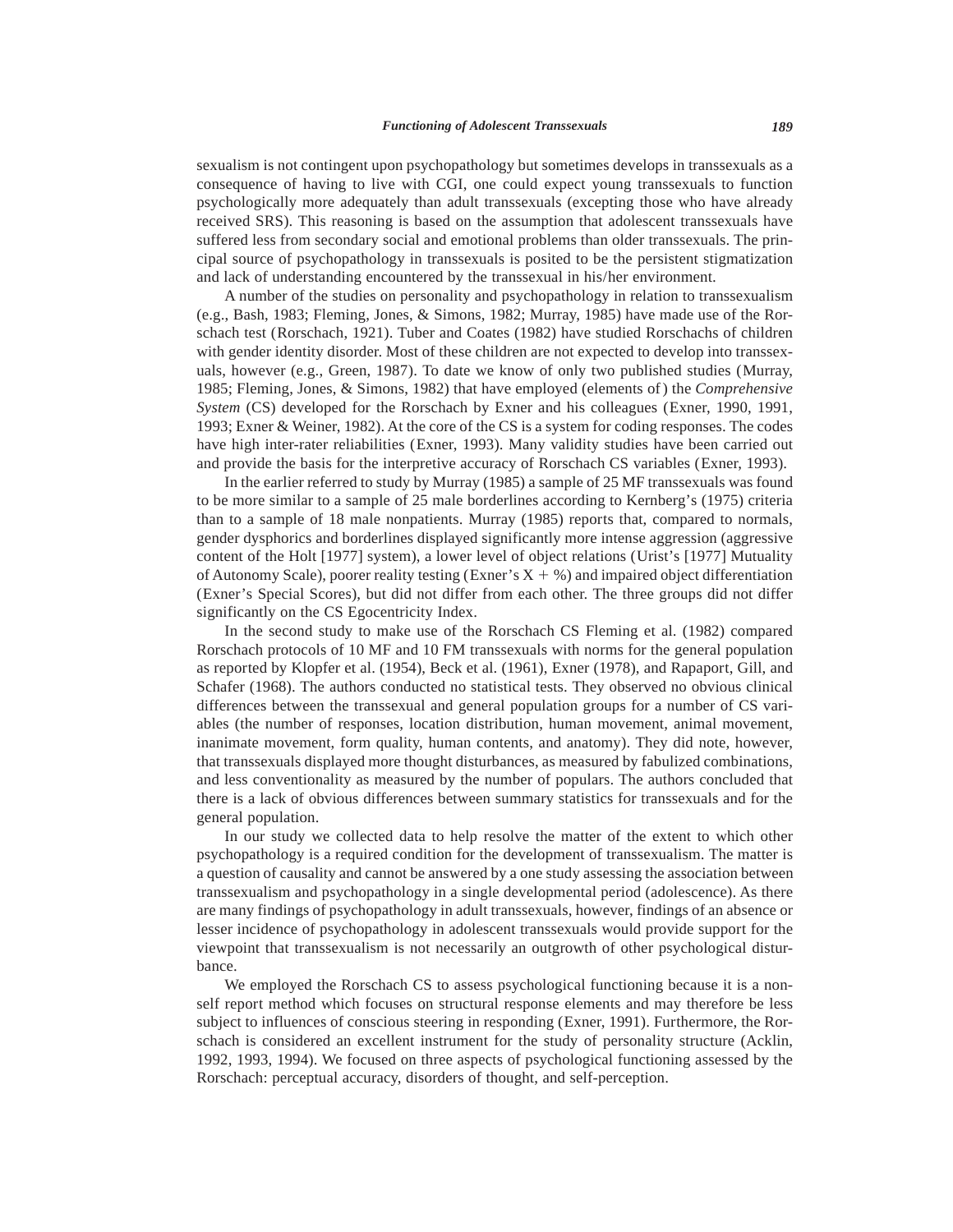# **PERCEPTUAL ACCURACY**

In trying to understand psychological mechanisms underlying the genesis of a transsexual gender identity one thought is that transsexualism is based on a misconstruction of "reality." According to this line of reasoning, CGI involves misperception. There are two possibilities. One is that the hypothesized misperception concerning gender is an isolated case of misperception, that is the perceptual inaccuracy involves only the transsexual's own gender. The second possibility is that the hypothesized misperception is an instance of a general tendency to misperceive or misinterpret reality. There is thus a general tendency to misconstrue, a tendency which finds its most extreme forms in psychotic patients, especially schizophrenic patients. This second possibility can be tested by means of the Rorschach. The subject is asked to say what the blots *might* be. Most responses that individuals give are consistent with the contours of the blots. The answer of a butterfly to the first blot is a common answer. It is psychologically an understandable answer because the general outline of the blot is compatible with the form of a butterfly. Some responses, however, do not fit the contours, for example, perceiving a dog in an area usually regarded as looking like a bat or butterfly. Such departures from perceptual accuracy occur in almost all protocols. But in most protocols there are only one or perhaps two such instances. Protocols of patients typically show a greater frequency of *form quality minus* responses. Murray (1985) made use of the  $X + \%$  (the percentage of *conventional* form responses) as a measure of reality testing. A response can be form adequate, however, without being conventional.

### **DISORDERS OF THOUGHT**

A second hypothesis one might have concerning the genesis of a CGI is that it requires a disturbance in thinking. Lose, "weird," illogical and/or delusional thinking might be central to the establishment of a CGI. The Rorschach Comprehensive System provides a means for assessing disturbances in thinking. One variable in particular is sensitive to a broad spectrum of problems in thinking, the WSUM6. This measure is a weighted sum score for deviations in verbal expression, logical thinking, and perceptual combinations, and reflects *cognitive slippage*. A second variable, the number of human movement responses with a minus form quality  $(M-)$ , signals the presence of delusional thinking.

## **SELF PERCEPTION**

A third conceivable hypothesis concerning the genesis of CGI is that it develops as a response to perceptions of oneself as being damaged, injured, or defective as male or female. According to this model the individual assumes an uncertain gender identity as a means of avoiding feeling the perceived deficits in the identity associated with the gender of birth by assuming the cross gender identity. Following this hypothesis, one *might* expect to see a high frequency of MOR responses, if the guarded against feelings of damage have not been resolved by the cross-gender "solution." One of the Rorschach variables relating to self image is the MOR code used for *morbid* responses. Perceptions involving damage, injury or dysphoria are scored *morbid* in the Comprehensive System.

#### **METHOD**

#### *Subjects*

*Index Sample.* Our index sample consisted of 29 patients (20 FM and 9 MF) who had attended the gender clinic of the Department of Child and Adolescent Psychiatry of the University of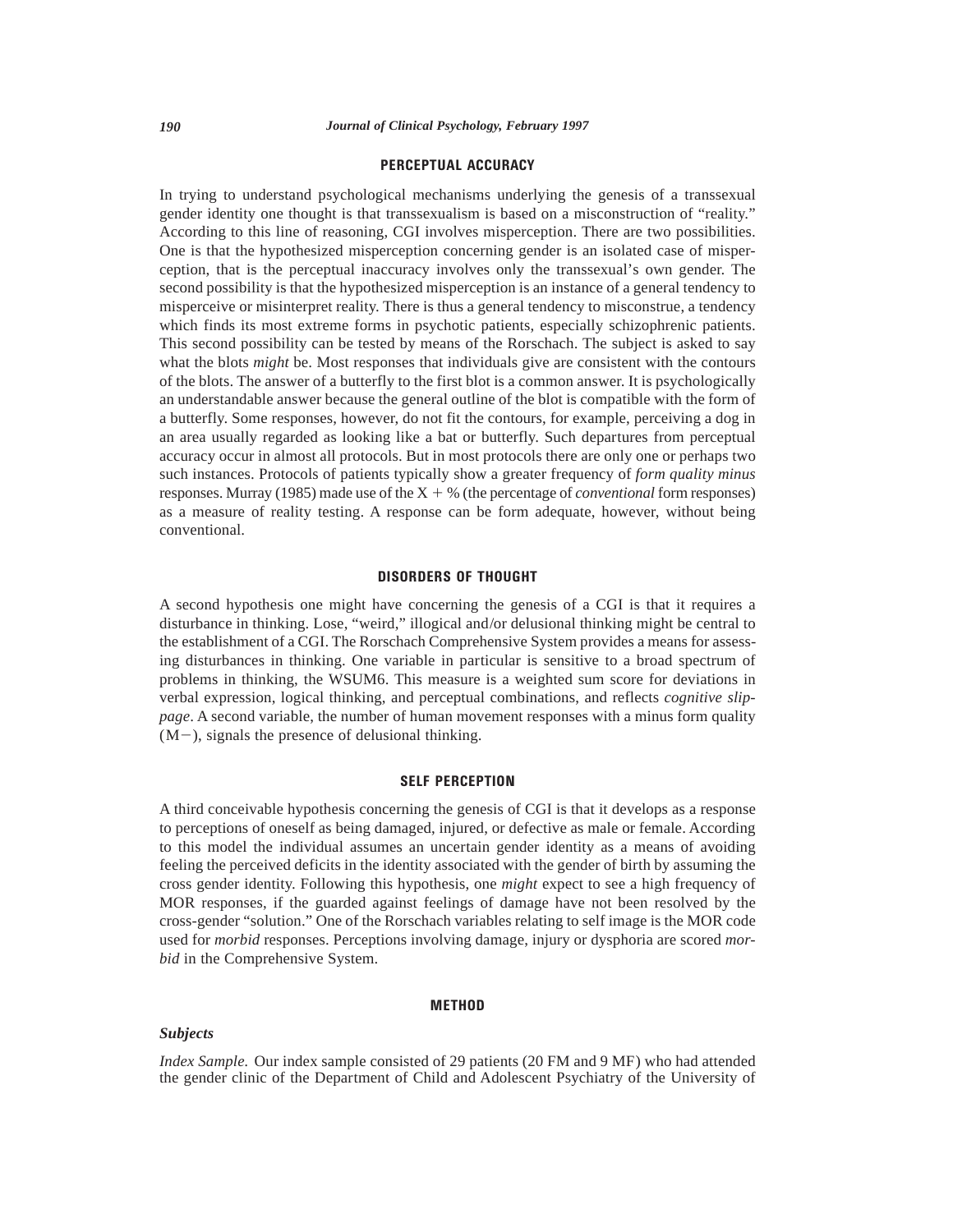Utrecht Hospital and were diagnosed as transsexuals according to DSM-III-R criteria (American Psychiatric Association, 1987). Because the University of Utrecht Hospital has the only gender clinic for adolescents in the Netherlands, the patients eligible for inclusion in this study form the complete population of diagnosed adolescent transsexuals in this country for the period in which the study was conducted (Cohen–Kettenis, 1994). The only exclusion criterion was the presence of an invalid Rorschach protocol, and this was the case for three individuals.

*Patient Comparison Group.* Our first comparison group consisted of 24 adolescent outpatients (16 girls and 8 boys) who had been referred to the general outpatient clinic for diverse reasons and for whom a Rorschach protocol was available. None of the patients had a psychiatric diagnosis such as transsexualism and none exhibited milder forms of gender dysphoria.

Because the transsexual group contained individuals somewhat older than are usually admitted for treatment in the outpatient clinic, it was not possible to obtain a psychiatry comparison group which was comparable in terms of age to the transsexual group.

The Rorschachs for the index and patient comparison groups were obtained in the course of standard clinical procedures (Cohen–Kettenis, 1994).

*Student Comparison Group.* There are as yet no normative data available in the Netherlands for the Rorschach CS. We therefore made use of a sample of 25 female first-year university students tested in a test–retest Rorschach stability study (de Ruiter, Cohen, van Bergen van der Grijp, & Binkuysen, 1993). Only the first protocols from that study were used.

*Age.* The mean age in years were 15.6 years ( $SD = 1.35$ ) for the psychiatry patients, 17.2  $(SD = 1.81)$  for the transsexuals and 21.2  $(SD = 3.03)$  for the students. The means for the three groups were significantly different,  $F(2,75) = 43.36$ ,  $p = .000$ . The mean for the index group was significantly greater than the mean for the patient comparison group, and the mean for the student group was significantly higher than the mean for the two other groups (Scheffé posthoc comparison,  $p < .05$ ).

# *Testing and Scoring*

The Rorschach was administered according to the procedures of the Comprehensive System (Exner, 1990). For the patient groups the protocols were independently coded by three psychologists not involved in the diagnostic process. For the student group the protocols were also coded independently by two of these psychologists.

Disturbance in perceptual accuracy was operationalized in terms of the percentage of *form quality minus* responses (*FQ−%*) and in terms of two cut-off points for this variable: .20 and .30. Extent of thought disorder was operationalized in terms of the weighted sum of six special scores (WSUM6) for unusual thinking. The presence of delusions was operationalized in terms of the presence of more than one  $M-$  response. The presence of negative self perception was operationalized in terms of the presence of more than 2 morbid contents (MOR) responses. These operationalizations conform to standard practice with the CS (Exner, 1993).

#### *Analyses*

The hypothesis that adolescent transsexuals are characterized by other forms of psychopathology was tested by means of one-way analyses of variances with age and biological sex as covariates. Post-hoc comparisons (Scheffé procedure,  $p < .05$ ) between the means for the three groups were made for each analysis that was carried out.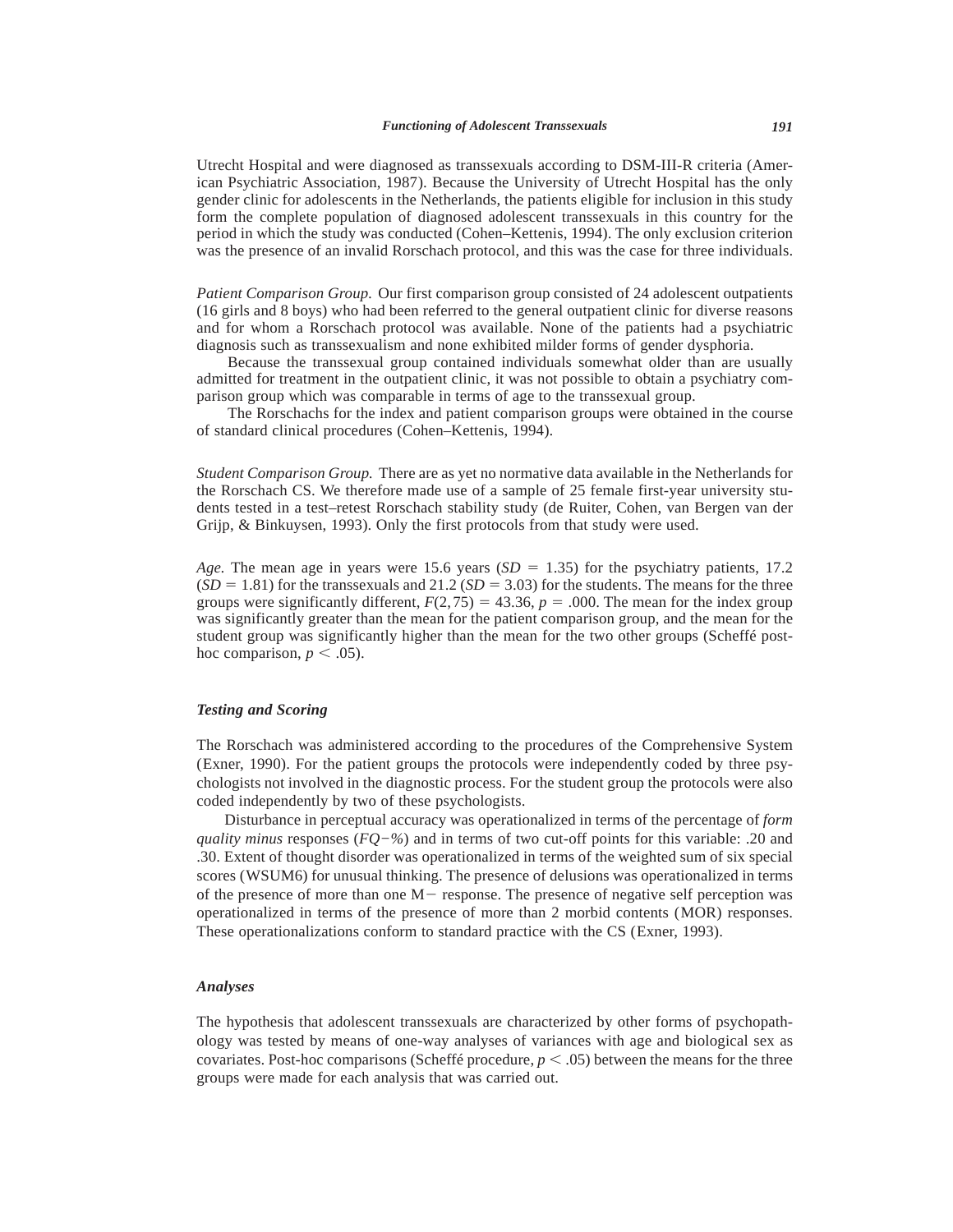# **RESULTS**

#### *Perceptual Accuracy*

In Table 1 we see the mean percentage of inaccurate or *form quality minus* responses in the protocols of our three samples. The mean percentage of minus form quality responses for the transsexual group was significantly greater than that of the student comparison group. This finding is consistent with the hypothesis and suggests that there is a greater amount of perceptual inaccuracy among transsexuals than among "normals." The finding is complicated, however, by the result for the adolescent psychiatry outpatient group, which shows a mean percentage of minus form quality responses which is significantly greater than the two other groups. As a group, thus, the transsexuals do not show as much perceptual distortion as do psychiatry outpatients. They are intermediate between the "normal" and the psychiatric group. The first two rows of Table 2 present results which illustrate this finding. When we look at protocols which have more than 20% minus form quality we see that these form the bulk of the adolescent outpatient and transsexual groups (96% and 69%, respectively), but less than a third of the student comparison group. When we consider protocols with more than 30% minus form quality responses, however, we note that these are in the minority in the transsexual and student comparison groups (with 21 and 12% respectively), but in a large majority in the adolescent outpatient group (67%). Thus, using a 20% cutoff as a measure of high inaccurate perception, the transsexual and patient groups resemble each other in relative frequency and are different from the comparison student group. Using a more stringent cut-off of 30%, however, the student and transsexual groups are more alike and both have proportionally fewer "positive" cases than does the comparison patient group. The level of perceptual inaccuracy seems thus to be greater in the transsexual group than in the "normal" group, but not as great as in the comparison psychiatric patient group.

#### *Disorders of Thought*

In Table 1 we present the mean WSUM6 scores for the three samples. The adolescent psychiatric patients show the highest mean score. This score is significantly higher than the mean of both the adolescent transsexuals and the university students. The means of the two latter groups do not differ significantly.

The results for the  $M-$  variable are presented in Table 2. The proportion of cases with more than one  $M-$  response is greatest in the sample of adolescent psychiatric patients and smallest in the sample of university students, but the differences are not significant.

| Variable   |                                                         |        |                                                         |       |                                                        |                            |      |
|------------|---------------------------------------------------------|--------|---------------------------------------------------------|-------|--------------------------------------------------------|----------------------------|------|
|            | Adolescent<br><b>Psychiatric Patients</b><br>$(n = 24)$ |        | Adolescent<br><b>Transsexual Patients</b><br>$(n = 29)$ |       | First-Year<br><b>University Students</b><br>$(n = 25)$ | $\mathcal{F}^{\mathsf{a}}$ | р    |
| $X-9/6$    | 34%<br>$(10\%)$                                         | $\,>$  | 25%<br>(9%)                                             | $\,>$ | 16%<br>$(11\%)$                                        | 11.3                       | .000 |
| Mean WSUM6 | 18.9<br>(10.0)                                          | $\geq$ | (7.2)<br>(8.4)                                          |       | 3.4)<br>(4.7)                                          | 14.8                       | .000 |

**Table 1.** *Means (and Standard Deviations) for Percentage of Minus Form Quality Responses (X-%) and WSUM6 Scores in Three Samples*

*Note.*—<sup>a</sup>ANCOVA controlling for age,  $df = 2.74$ ; ">" = Scheffe' post-hoc comparison difference,  $p \le 0.05$ .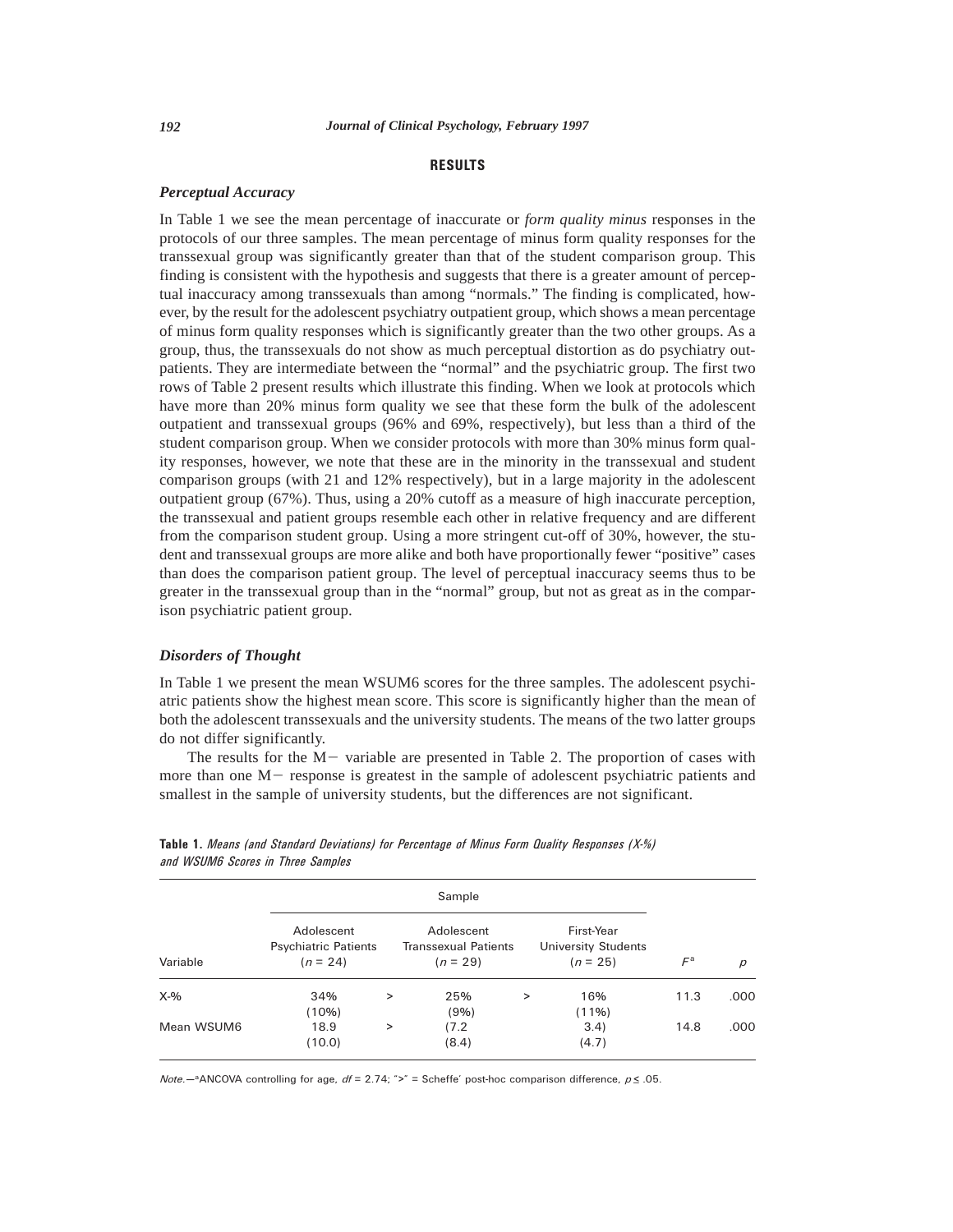| Variable     | Adolescent<br><b>Psychiatric Patients</b><br>$(n = 24)$ |   | Adolescent<br><b>Transsexual Patients</b><br>$(n = 29)$ |   | First-Year<br>University Students<br>$(n = 25)$ | $\mathcal{F}^{\mathsf{a}}$ | р    |
|--------------|---------------------------------------------------------|---|---------------------------------------------------------|---|-------------------------------------------------|----------------------------|------|
| $X-% > .20$  | 1.96                                                    |   | .69)                                                    | > | .28                                             | 14.8                       | .000 |
| $X-96 > .30$ | .67                                                     | > | (.21)                                                   |   | .12)                                            | 8.4                        | .001 |
| $M - 21$     | .29                                                     |   | .24                                                     |   | .20                                             | .03                        | ns   |
| MOR > 2      | .42                                                     | > | (.07)                                                   |   | .12)                                            | 5.8                        | .004 |

**Table 2.** *Proportion of Rorschach Protocols per Sample with Minus Form Quality Percentages >20%, with Minus Form Quality Percentages >30%, with Number of M- Responses >1, and with Number of Morbid (MOR) Responses >2*

*Note.*—<sup>a</sup>ANCOVA controlling for age,  $df = 2$ ; 74; ">" = Scheffe' post-hoc comparison difference,  $p \le 0.05$ .

With regard to ideation disturbances the transsexual sample resemble the student sample and can be described as not very different from normal.

### *Self Perception*

The results for the MOR variable are also presented in Table 2. Only two of our transsexual cases (representing 7% of the sample) had a protocol with elevated MOR. The student sample also had a very low incidence of protocols with elevated MOR, 12%. The adolescent psychiatric sample, however, showed a far greater incidence, 42%, of protocols with elevated MOR. We therefore find no support for the idea that adolescent transsexuals suffer from a self image characterized by damage or injury.

#### **DISCUSSION**

As a group, adolescent transsexuals were found to be intermediate between adolescent psychiatric patients and nonpatients with regard to extent of perceptual inaccuracy. With regard to thinking disturbances and negative self-image, the adolescent transsexuals did not differ significantly from nonpatients. Both groups had significantly fewer individuals characterized by negative self image than did the adolescent psychiatric patients.

Two thirds of all our transsexuals had an  $X-\%$  greater than .20, which according to Exner (1993) is indicative of considerable perceptual inaccuracy. This finding is not inconsistent with the hypothesis that perceptual inaccuracy is a determinant of CGI. It should be noted, however, that one-third of the transsexuals studied did *not* exhibit perceptual inaccuracy to the same extent. This level of perceptual inaccuracy can therefore not be considered a necessary factor for the development of transsexuality. At most it can be a facilitating or contributing factor. Also the possibility cannot be discarded that the extent of perceptual inaccuracy noted in the transsexual sample is secondary to CGI.

As a group the transsexuals gave evidence of as little disturbance in thinking (cognitive slippage and delusions) as did the student control group. In contrast, the psychiatric patient sample exhibited high levels of cognitive slippage and greater presence (non-significantly) of delusions. We conclude that there is no basic disturbance in thinking associated with CGI in adolescence. If the WSUM6 and  $M-$  measures are stable over time it is unlikely that the transsexuals suffered from high levels of disturbed thinking at some time in their past and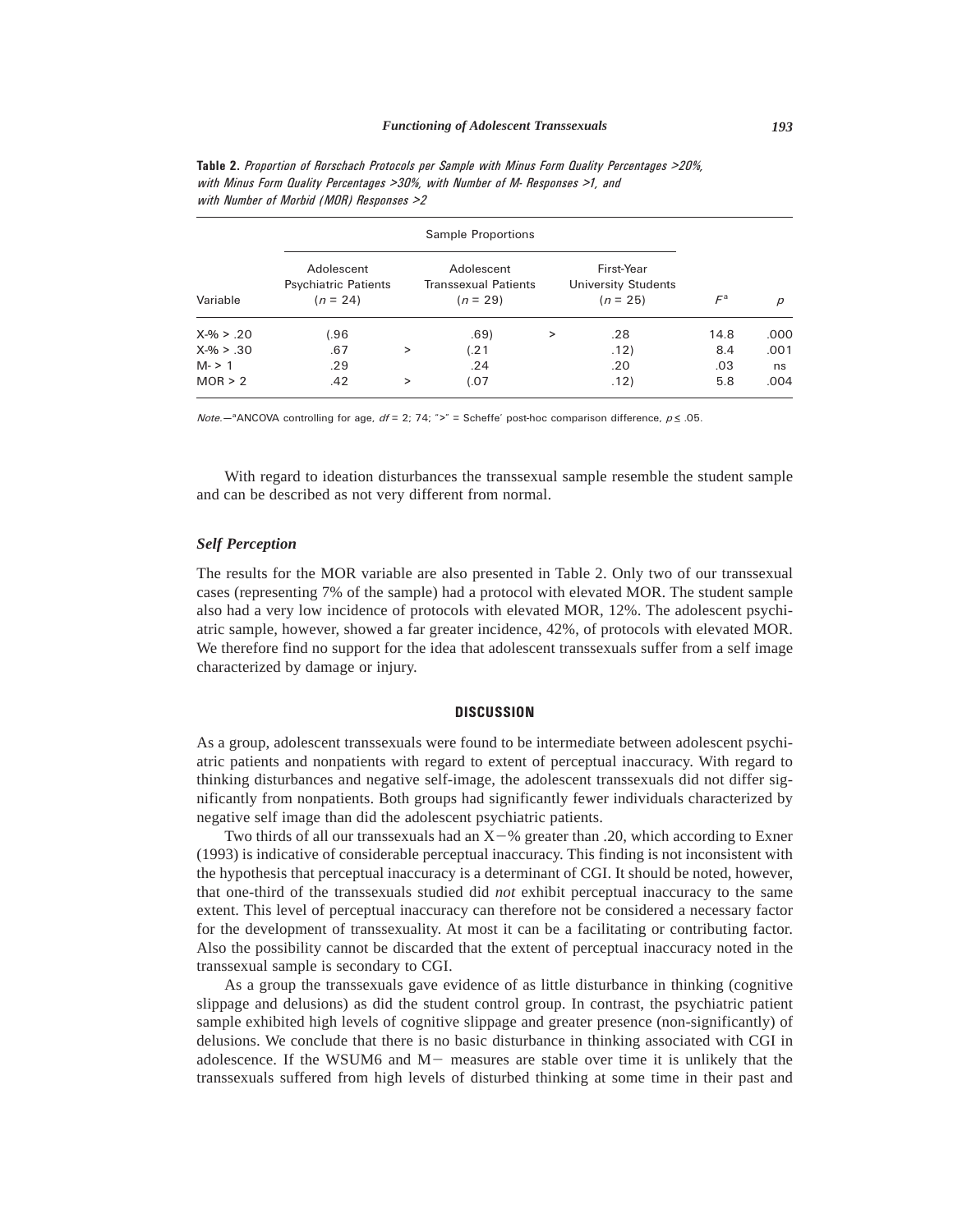ideational disturbance is an unlikely prerequisite for the development of CGI. Should *adult* transsexuals be found to exhibit ideational disturbance, this would form compelling evidence other factors being equal—that ideational disturbance is a *long-term consequence* of CGI.

We found no support for the idea that adolescent transsexuals suffer from a self image characterized by damage or injury. It might be argued, however, that our failure to find elevated MORs in the protocols of our transsexual subjects is the result of a narcissistic defense against feelings of injury and/or low self-esteem. If this reasoning is correct one might expect to find signs of narcissism (*reflection responses* [Exner, 1993]) in the Rorschach protocols of the transsexual group. However, the presence of a reflection response was not significantly more frequent in the transsexual group (21%) than in the student sample (12%;  $\chi^2$  [1] = .73). A third of the protocols of the adolescent psychiatric sample had a reflection response, however,

On the basis of our findings we conclude that the notion that the self-image of adolescent transsexuals contains a high level of elements of damage is unsubstantiated. Again taking into account the stability of this variable we consider it unlikely that their self-image was marked by damage in the past. We therefore believe that the development of CGI is not based on a selfimage marked by damage.

For the variables we investigated, the adolescent transsexuals as a group do not show the marked degree of psychopathology encountered in psychiatric groups.

Murray (1985) reported impaired reality testing in his adult transsexual patient group. We found a similar result in our sample of adolescent transsexuals in which we noted a greater level of perceptual inaccuracy in the index group relative to student controls. There is thus at least some evidence for lower levels of reality testing in transsexuals as a group than in nonpatients.

In our study involving adolescents, however, we found no more thought disturbances in the CGI group than in student controls. Adults who apply for sex reassignment surgery may manifest more thought disturbance than adolescents who apply for SRS.

Murray (1985) noted higher levels of aggression and more restricted object relations in his adult sample. These matters fell beyond the scope of this study, but the results of our extra analyses of our CS data did not suggest that the transsexuals had higher levels of aggression and more restricted object relations (as measured for example in terms of aggressive movement responses [AG]; the isolation index, pure human contents, the coping deficits index [CDI], etc.)

Our findings thus support the idea that there are psychological differences between adolescent and adult transsexuals (at least prior to SRS). The apparent greater extent of psychopathology seen in adults may be the result of increasing and enduring stress related to coping with CGI. Examples of social stress posed by CGI are social stigmatization and isolation, and educational and career arrest; intrapsychic stress arises from the escalating discrepancy between gender role expectations and gender identity as the individual enters more developmental phases.

Another possibility needs to be noted, however. The population of adult transsexuals consists to a considerable extent of individuals who did not apply for SRS in their adolescence. The two groups may not be psychologically comparable. For example, among those transsexuals who apply as adults for SRS there may be greater confusion about their CGI and (therefore) greater ambivalence about SRS. This may be an expression of *general* ambivalence. In our study we find some support for the idea of a difference between younger and older applicants for SRS from the sexual orientation of our subjects. Blanchard and colleagues (Blanchard, 1988; Blanchard et al., 1989) found that homosexual transsexuals were more likely to attend gender clinics at earlier ages and had more consistent cross gender histories. Our sample of early-age SRS applicants consisted almost entirely of homosexual transsexuals (28 versus 1 bisexual) and is thus different from adult samples where heterosexual and bisexual transsexualism are more prevalent. Our findings of relatively low levels of psychopathology in the transsexual group can possibly be ascribed to an absence of hetero- and bisexual transsexuals. It is conceivable that there are generally low levels of psychopathology in homosexual trans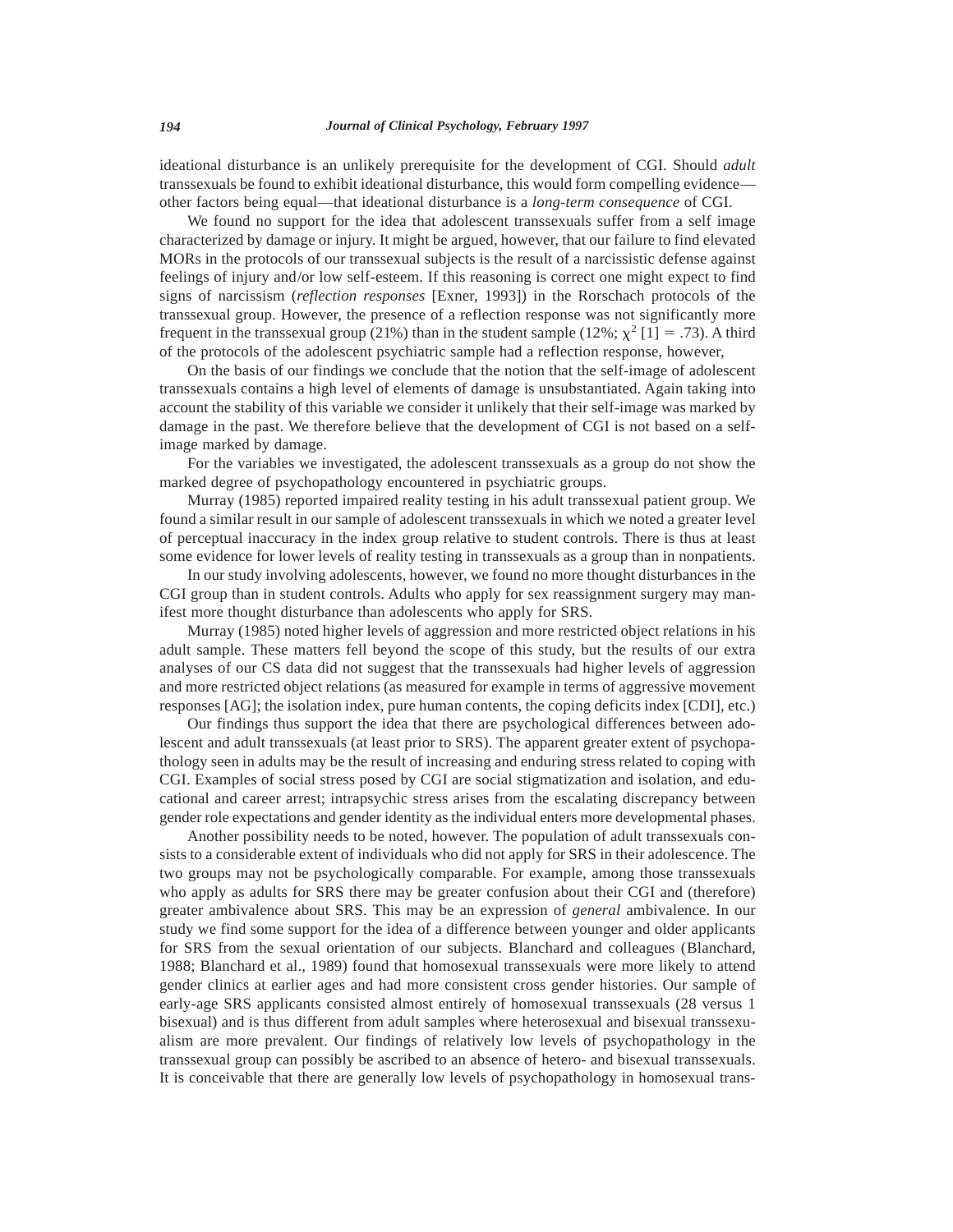sexuals, and if there is (other) psychopathology present in transsexuals it is concentrated in the group of non-homosexual transsexuals. Should this be the case, it still remains unclear if the psychopathology in the group of non-homosexual transsexuals is a source or a consequence of CGI. In any event, the argument that gross psychopathology is a required condition for the development of transsexualism appears indefensible.

#### **REFERENCES**

- Acklin, M.W. (1992). Psychodiagnosis of personality structure: Psychotic personality organization. *Journal of Personality Assessment*, *58*, 454–463.
- Acklin, M.W. (1993). Psychodiagnosis of personality structure II: Borderline personality organization. *Journal of Personality Assessment*, *61*, 329–341.
- Acklin, M.W. (1994). Psychodiagnosis of personality structure III: Neurotic personality organization. *Journal of Personality Assessment*, *63*, 1–9.
- American Psychiatric Association. (1980). *Diagnostic and statistical manual of mental disorders (Third edition)*. Washington, D.C.: Author.
- American Psychiatric Association. (1987). *Diagnostic and statistical manual of mental disorders (Third edition - Revised*). Washington, D.C.: Author.
- Bash, K.W. (1983). Der Geslechtscharakter der Mensch-Bewegungsantworten im Rorschach-Versuch bei Transsexuellen und Transvestiten. *Schweizer Archiv für Neurologie, Neurochirurgie und Psychiatrie*, *132*(2), 315–323.
- Beatrice, J. (1985). A psychological comparison of heterosexuals, transvestites, preoperative transsexuals, and postoperative transsexuals. *Journal of Nervous and Mental Disease*, *173*, 358–365.
- Beck, S.J.M., Beck, A.G., Levitt, E.E., & Molish, H.B. (1961). *Rorschach's test, Vol I: Basic processes (3rd ed.)*. New York: Grune & Stratton.
- Blanchard, R. (1988). Nonhomosexual gender dysphoria. *Journal of Sex Research*, *24*, 188–193.
- BLANCHARD, R., STEINER B.W., CLEMENSON, L.H., & DICKY, R. (1989). Prediction of regret in postoperative transsexuals. *Canadian Journal of Psychiatry*, *34*, 43–45.
- Cohen-Kettenis, P.T. (1994). Die Behandlung von Kindern und Jugendlichen mit Geslechtsidentitätsstörungen an der Universität Utrecht [The treatment of children and adolescents with gender identity disorder at the University of Utrecht]. *Zeitschrift für Sexualforschung*, *7*, 231–239.
- Exner, J.E. (1978). *The Rorschach: A Comprehensive System. Volume 2. Recent Research and Advanced Interpretation*. New York: Wiley.
- Exner, J.E. (1990). *A Rorschach Workbook for the Comprehensive System (3rd ed.*). Asheville, NC: Rorschach Workshops.
- Exner, J.E. (1991). *The Rorschach: A Comprehensive System. Volume 2: Interpretation (Second Edition)*. New York: Wiley.
- Exner, J.E. (1993). *The Rorschach: A Comprehensive System. Volume 1: Interpretation (Third Edition)*. New York: Wiley.
- Exner, J.E., & Weiner, I.B. (1982). *The Rorschach: A Comprehensive System. Volume 3: Assessment of Children and Adolescents*. New York: Wiley.
- Fleming, M., Jones, D., & Simons, J. (1982). Preliminary results of pre- and postoperative transsexuals. *Journal of Clinical Psychology*, *38*, 408–415.
- Fleming, M., & Feinbloom, D. (1984). Similarities in becoming: Transsexuals and adolescents. *Adolescence*, *19*, 729–748.
- Green, R. (1987). *The "sissy boy syndrome" and the development of homosexuality*. New Haven: Yale University Press.
- HOLT, R.R. (1977). A method for assessing primary process manifestations and their control in Rorschach responses. In M. Rickers–Ovsiankina (Ed.), *Rorschach psychology*. New York: Krieger.